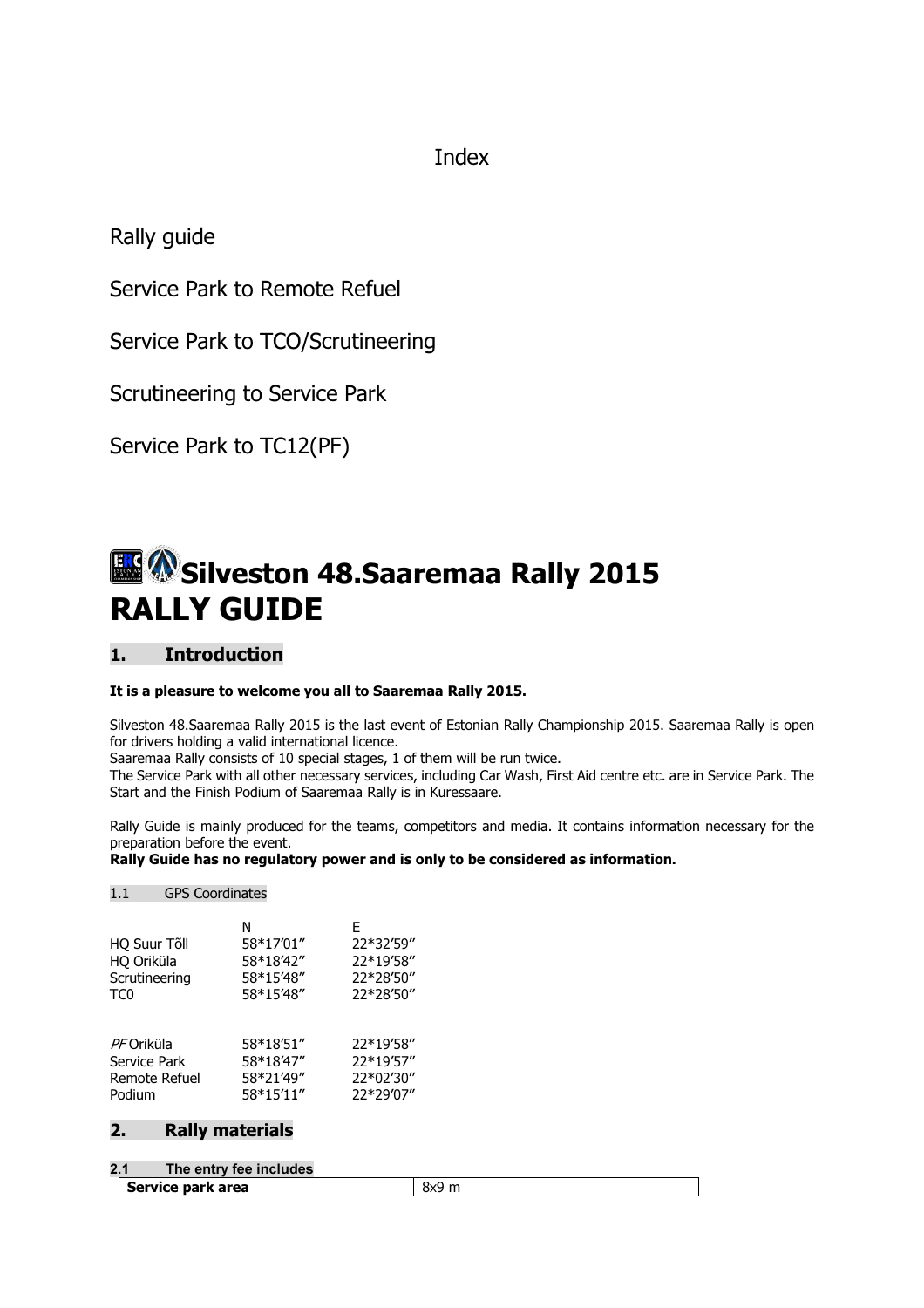| <b>Supplementary Regulations</b>                   |                                                                    |
|----------------------------------------------------|--------------------------------------------------------------------|
| <b>Road Book</b>                                   |                                                                    |
| <b>Rally Map</b>                                   |                                                                    |
| <b>Competition Numbers and stickers</b>            |                                                                    |
| Reconnaissance numbers                             | 2 (to right corner of windshield and to right<br>rear side window) |
| Rear side window stickers                          |                                                                    |
| Door stickers (number + rally plate +<br>sponsors) | $\mathcal{P}$                                                      |
| Rally plate                                        |                                                                    |
| Service vehicle sticker                            |                                                                    |
| <b>Rally souveniers</b>                            |                                                                    |

## 3.1 Important information

Drivers of national groups are obliged to follow Estonian safety regulations. Homologated underwear is mandatory in all classes. Head restraint is mandatory in all groups, including national classes.

Each competing car must carry a red reflective triangle, a first aid kit and reflective vest for driver. Each competing car shall carry a red "SOS" sign and on the reverse a green "OK" sign measuring at least 42 cm x 29,7 cm (A3). The sign shall be fixed on the ceiling of the cockpit.

The wheel weight at FIA App JArt 254 p 7.4 for cars in class N4 is obligatory at irrespective of the wheel material nor manufacturing technology.

On all cars in group N and R manufactured after 01.07.2002 it is obligatory to use catalytic converter in exhaust system.

## 3.2 Rally-safety-tracking

The Organiser will provide a rally-safety-tracking-system, which has to be used during reconnaissance in te reconnaissance car and during in the competition car.

Safety and tracking equipment principles. Safety and tracking equipment will be connected with monitoring station which will store all the transferring data. All data will be also stored into the safety and tracking equipment during all the event. The device has "SOS" and "OK" buttons installed. Every device ha sits unique serial number, which will be assigned to every crew. Geographical position of every crew will be monitored during the reconnaissance and the rally at Rally Headquarters.

The deposit for safety and tracking equipment. Every competitor during the issue of safety and tracking equipment have to pay 200 EUR deposit. Deposit will be returned to the competitor after returning the equipment on time and in proper condition.

The produce of issuing and returning of safety and tracking equipment. Safety and tracking equipment is issued during administrative checks. Collection of the equipment: The crew has to uninstall the equipment by themselves- GPS units and brackets must be disassembled from the rally cars by the crew after time control TC12, in Parc Ferme. In case of retirement the GPS will be given to the GPS unit's team in Rally HQ till Saturday 10 October 20:00hrs.

The use of safety and tracking equipment. The competitor is responsible for installing of equipment and putting the information sticker by himself. The same device is used during the reconnaissance and the event. Competitors must have installed the speed control and safety tracking devices in reconnaissance cars before reconnaissance starts. During the reconnaissance the device has to be installed in visible place that marshals and other rally officials could identify it. The crew which will not use the device during reconnaissance, has not installed device or has dismantled the device during the rally will be fined (1000 EUR) penalty and must install the device immediately. For repeated infringement the competitor will be fined (290 EUR) penalty fee.

## Safety and tracking equipment including the information sticker has to be installed into the rally car according to the scheme. The system will be installed to the rally cars by the crews before Rally Start and must be shown to the Scrutineers in TC0.

Competition cars not equipped with the GPS monitoring device will not be allowed to start.

Any attempt to tamper with, to manipulate or to interfere with the tracking device fitted to the competition car or any device that fails to record a trace due to external interference will be reporter to the Stewards who may impose a penalty up to exclusion.

Any competitor retired from the rally should report to rally headquarters on the reason, time and place of retirement by the phone number specified in the safety and tracking (GPS) equipment sticker. Also the retired competitor must return the time card to the nearest TC Marshall at the end of the special stage or to return to the Sweeper car which follows after the last competitor.

In case the competitor gets into accident, causing spectators or competitors injury, the crew member must immediately inform not less than 3 following crews about the accident by showing "SOS" sign and contact by the phone number specified in the safety and tracking (GPS) equipment sticker with Rally Headquarters Infringement of "OK"/"SOS" signs usage requirements will be fined by the Stewards decision.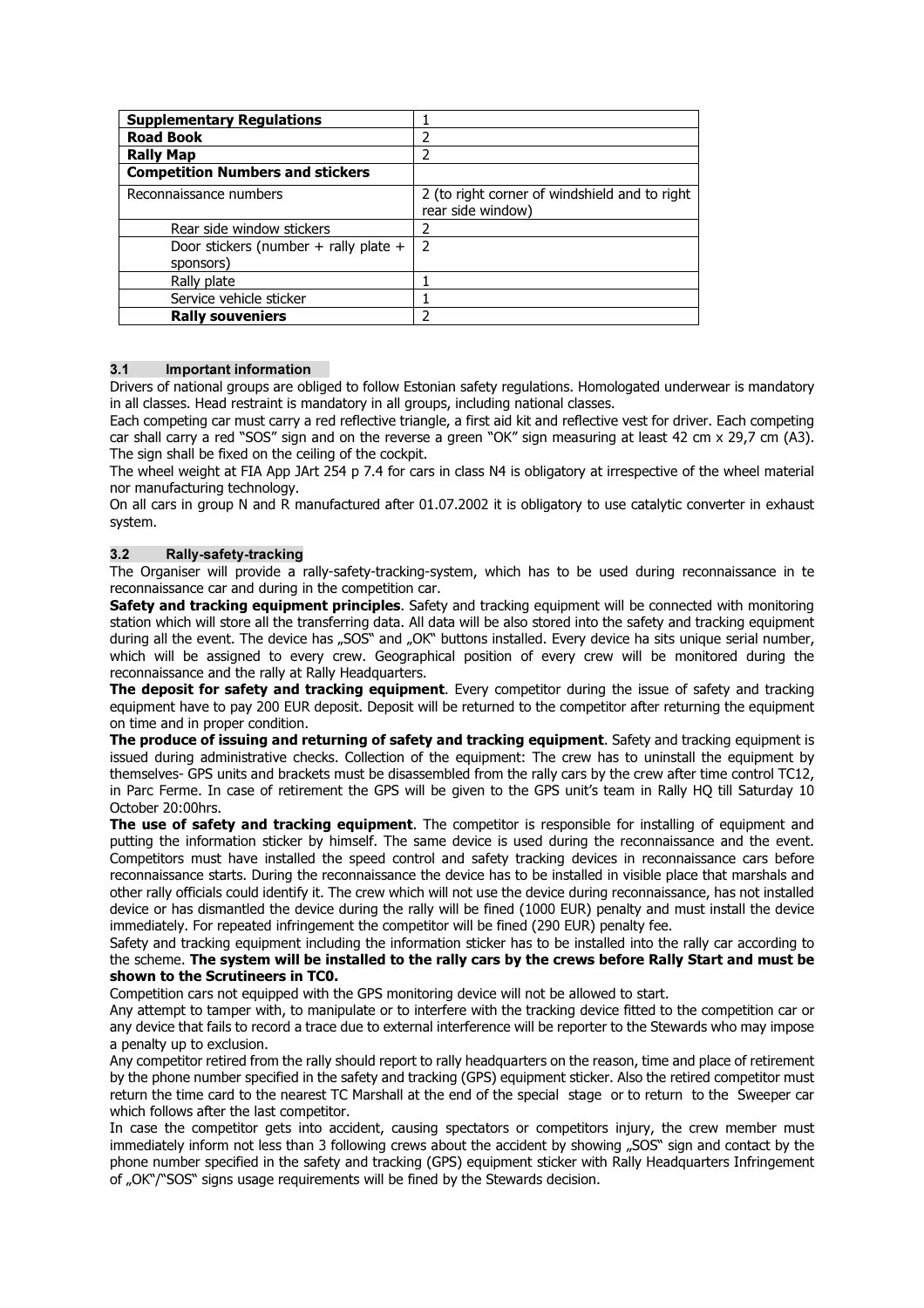## 3.3 Tyre marking

At Day 2 there will be tyre marking straight after leaving Service Parks B, C, D and in tyre marking zones. For the sole purpose of assisting the tyre marking procedure, one team member for each crew may access this zone. The crew has to stop its car and wait for the instructions of the scrutineers or/and marshal. In the absence of scrutineers or marshals, the crew may leave the zone without stopping. A tyre mark checking zone may be established at the entrance of the authorised service parks or at any time during the event.

## 3.3 Refuel Zone

A car may be pushed out of the RZ by the crew, officials and/or the two team members without incurring a penalty. Only actions inside an RZ directly involved in the refuelling of the competing vehicle are permitted.

Engines must be switched off throughout the refuelling operation.

It is recommended that the crew remains outside the car during refuelling; however, should they remain inside, their safety belts must be unfastened.

Solely for the purpose of assisting with the refuelling procedure of their car, two team members of each crew may access the RZ.

## 3.4 Parc Ferme

As soon as they have parked their car in the parc ferme, the drivers must stop the engine and the crew must leave the parc ferme. Nobody, except the officials of the rally carrying out a specific function, is allowed in the parc ferme. The cars staying in parc ferme must be parked with doors unlocked.

## 4. Short Extracts of Estonian Rally Regulations and Estonian Rally Championship **Regulations**

### Foreign competitors

• Foreign competitors have to present ASN start permission (stamp on the entry form, on the reverse side of licence or ASN waiver).

Rally cars, Classes

- Rally cars in compliance with FIA Code Appendix J for groups A, N and R are eligible. Also cars of national groups according to parent ASN regulations are allowed.
- Drivers of national groups are obliged to follow Estonian safety regulations. Homologated underwear is mandatory in all classes. Head restraint is mandatory in groups A, N and R and in class E12 (national 4WD).
- The driver's name, together with the national flags must appear on the rear side window on both sides of the car, adjacent to the competition number. Height of the letters is 6 cm (Helvetica, white letters).

### **Insurance**

• All competition cars must hold valid traffic insurance or Green Card, covering liabilities towards third party. Estonian Traffic Law is binding throughout the event. Foreign entrants with cars registered outside Estonia, should take Traffic Insurance policies (Green Cards) from home insurance companies.

### Safety equipment

Both drivers in groups A, N, R and class E12 are obliged to use head and neck supports homologated by FIA. Drivers in national group E (only 2wd cars) are obliged to wear racing suits, balaclavas, underwear, socks, shoes and gloves compatible to FIA 1986 Standard. Co-driver does not have to wear gloves. SFI3.3/10;SFI-3.3/15;SFI-3./20 balaclavas, gloves, socks, underwear and shoes and SFI 3.2A/10; SFI 3.2A/15; SFI 3.2A/20 racing suits are permitted as well.

### Reconnaissance

Recce will checked by GPS. Infringements will be reported to the Stewards who may apply penalties.

Speed limit during reconnaissance is 80 km/h (if it is not reduced by Supplementary Regulations, Road Book, traffic signs etc.

While driving on the liaisons, as well as during reconnaissance, the headlamps must be switched on.

## Running of the Competition

Special stages commence from a standing start, with the car with running engine placed on the starting line. Any car not able to start from the start line within 20 seconds of the signal will be immediately removed to a safe place. Start Procedure

The Time Card shall be handed to the crew during the last minute before start. The electronic start procedure shall be clearly visible to the crew from the start line and may be displayed as a sequential light system.

- 30 seconds before start 1st blue light switches on
- 15 seconds before start 2nd blue light switches on
- 10 seconds before start 3rd blue light switches on
- 5 seconds before start 1st red light switches on
- 4 seconds before start 2nd red light switches on
- 3 seconds before start 3rd red light switches on
- 2 seconds before start 4th red light switches on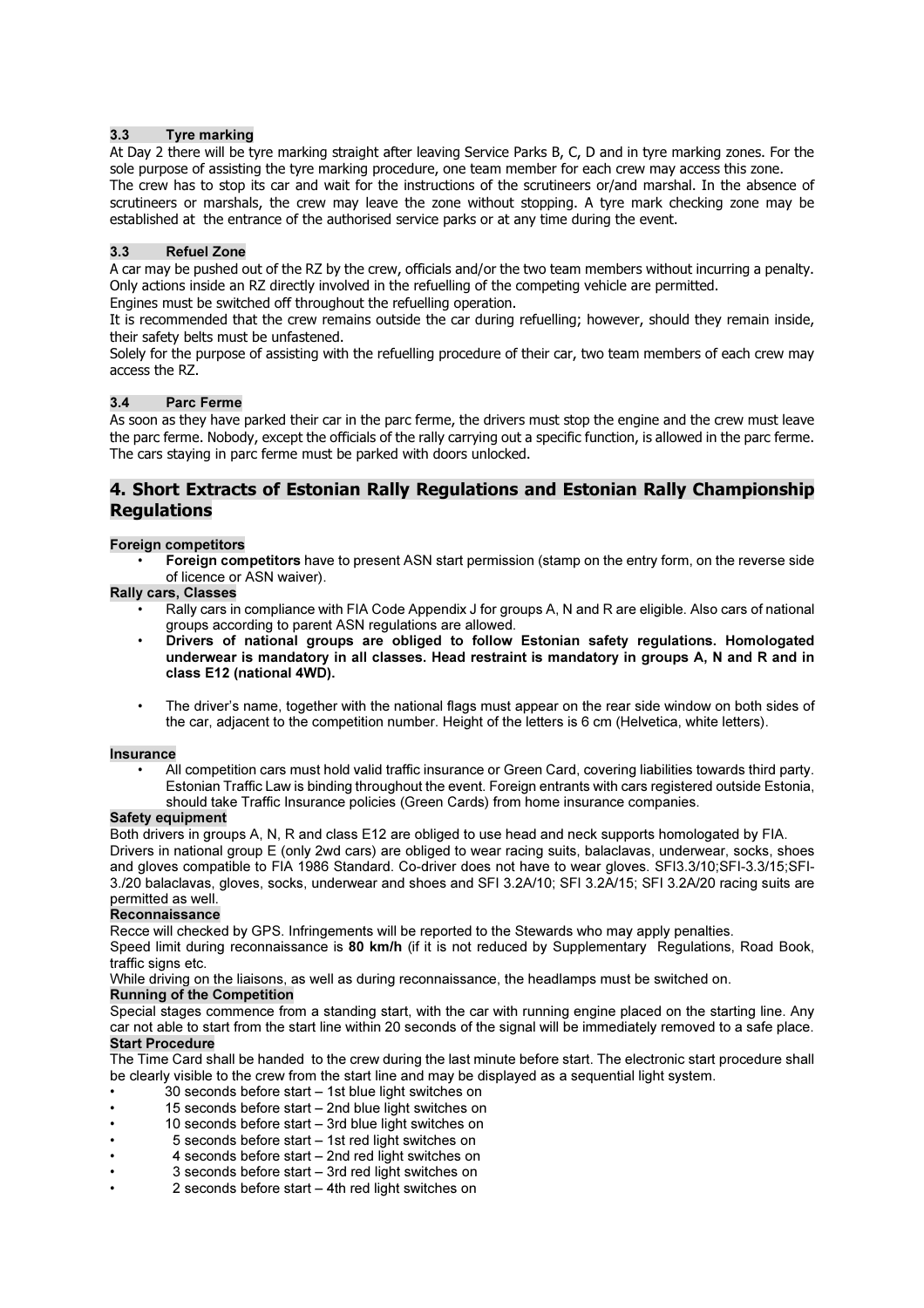- 1 seconds before start 5tht red light switches on
- $Start all red lights switch off.$

A false start, particularly one made before the signal has been given, will be registered 50 cm ahead of starting line. Blue lights start blinking.

If the start light sequence is different from that, it must be described in the supplementary regulations.

## Accident Procedure

- Any crew which has the red "SOS" sign displayed to them, or which sees a car which has suffered a major accident where both crew members are seen inside the car but are not displaying the red "SOS" sign, shall immediately and without exception stop to render assistance. All following cars shall also stop. The second car at the scene shall proceed to inform the next radio point. Subsequent cars shall leave a clear route for emergency vehicles.
- If the car has stopped in a special stage a red reflective triangle must be placed in a conspicuous position by a member of the crew at least 50 meters before the car's position. The triangle must be placed to the road even in the case, when car is not in the racing line. The triangle must be placed to the same side of the road, where is the car. If possible, it should be placed to the same distance from road edge with the furthest part of the stopped car.
- In the case of an accident where immediate medical intervention is not required, the "OK" sign must be clearly shown by a crew member to the following vehicles. If the crew leaves the vehicle, the "OK" sign must be displayed so that it is clearly visible to other competitors.

### Retirements and Superally

- Retired crews are allowed to restart from the beginning of next Day. A crew which has failed to complete a Day will be assumed to re-start the rally from the start of the next Day unless they confirm otherwise with the clerk of the course by completion of the form located in the rear of the time card and lodging it with the organiser as soon as possible before the publishing of the start list for the next Day.
- For all crews which restart a time penalty will be applied as follows:

For every stage missed: 5 minutes. This time penalty will be added to the fastest time of the drivers' class. Should retirement occur after the last special stage of a Day, the 5-minutes time penalty will be added.

- For the restarting, the cars must be presented to the Scrutineers at least 2 hours before the time of the start of the next Day.
- Cars are allowed to re-start after getting a permission from Clerk of the Course, Chief Scrutineer and Chief Medical Officer.

## 5. Media

### 5.1 Accreditation procedure

- The registration has to be made on www.saaremaarally.eu
- The registration form has to reach the press officer not later than **Monday, 05.10.** Applications received after this date may not be accepted.
- Only EASU official media tabards with Saaremaa Rally Tabard Media pass are eligible.

#### 5.2 Media contacts

Press officer: Rauno Paltser e-mail raunopaltser@hotmail.com tel +372 51 86 248

### 5.3. Media Centre

| <b>Media Centre</b> | <b>Friday, 09.10</b><br>12:00-19:00 | Kuressaare Culture Centre |
|---------------------|-------------------------------------|---------------------------|
|                     | Saturday, 10.10<br>17:00-20:00      | Tallinna 6, Kuressaare    |

## 6. General information

### **Traffic**

Visitors need driving licence, provided it is valid for the class of vehicle they wish to drive.

The maximum speed limit is 90 km/h, in built-up areas 50km/h, unless otherwise indicated.

The use of front and rear seat belts is compulsory.

Driving while under the influence of alcohol or drugs is prohibited and strict penalties are in place for anyone caught doing so.

It is prohibited for drivers to use a mobile telephone in built-up areas while the car is in motion. Headlamps must be on while driving.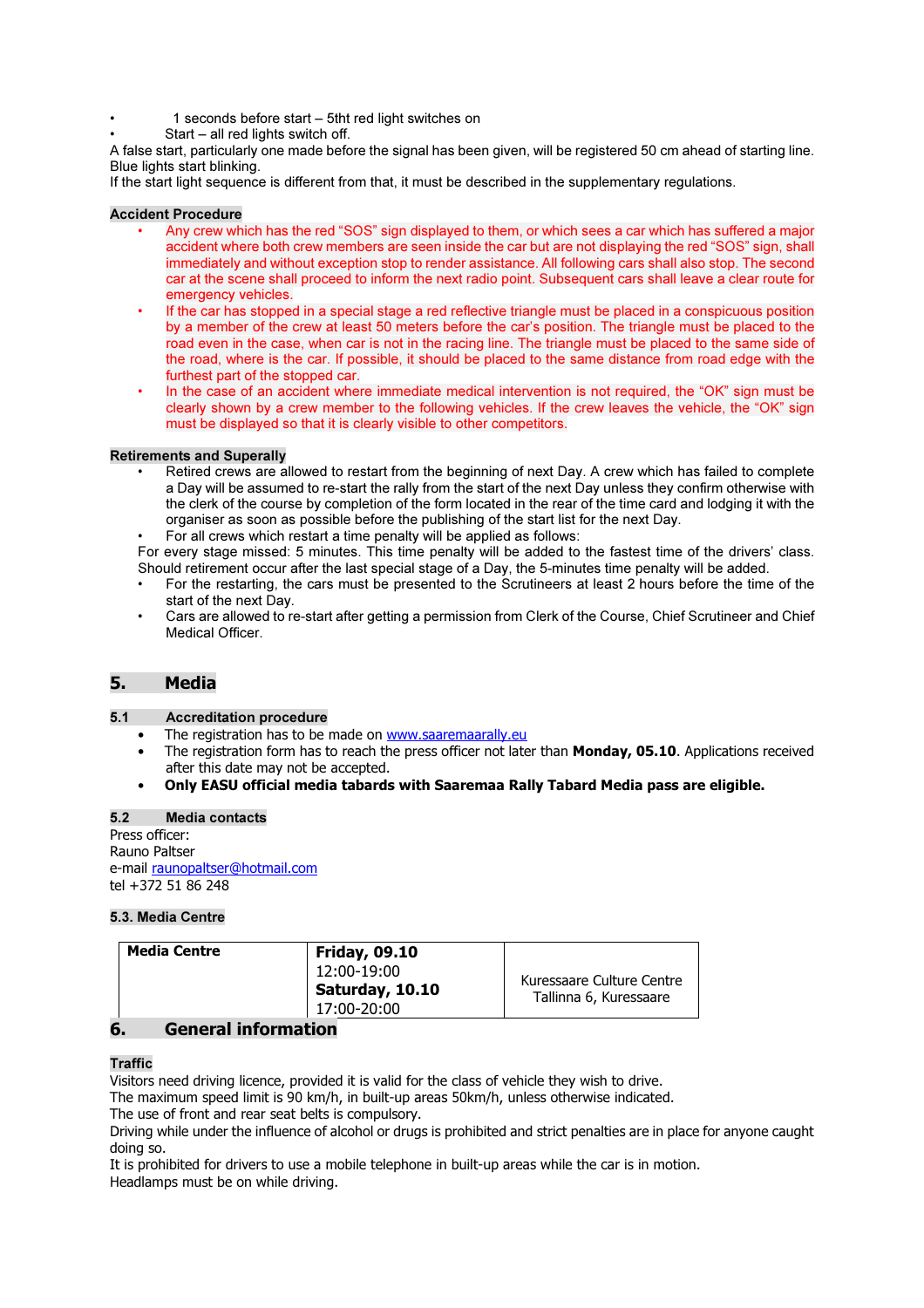#### Tourism and Accommodation See http://www.saaremaatourism.ee/ http://www.kuressaare.ee/uus/index.php?id=33857

Ferry tickets from http://www.tuulelaevad.ee

### Important phone numbers

| <b>First Aid</b>                                                                                                                                                                            | 112                                                                                                                |
|---------------------------------------------------------------------------------------------------------------------------------------------------------------------------------------------|--------------------------------------------------------------------------------------------------------------------|
| Area Code +372                                                                                                                                                                              |                                                                                                                    |
| Police<br>Saaremaa Rescue Center<br>Kuressaare Hospital                                                                                                                                     | 110<br>+372 452 1811<br>+372 452 0040                                                                              |
| Saare Infohelp<br>Kuressaare Tourist<br><b>Information Center</b>                                                                                                                           | +372 453 6363<br>+372 453 3120                                                                                     |
| Road Help 188<br>Road Info Center                                                                                                                                                           | +372 678 1500                                                                                                      |
| Information about traffic plans<br>Kuressaare Bus Station<br>Ferry info line in Kuressaare<br>Kuivastu Harbour<br>Roomassaare Harbour<br>Virtsu Harbour<br>Kuressaare Airport<br>Saare Taxi | 1181<br>+372 453 1661<br>+372 452 4444<br>+372 454 5432<br>+372 455 5774<br>+372 477 5020<br>+372 453 0313<br>1700 |
| Kuressaare Taxi                                                                                                                                                                             | 1300                                                                                                               |

## Rental cars

Avis, OÜ Ideal, Pärnu mnt 141, Tallinn, Phone +372 667 1500, Fax +372 667 1501, e-mail avis@avis.ee Hertz, Ahtri 12, Tallinn, Phone +372 611 6333, Fax +372 611 6209, e-mail hertz@hertz.ee Europcar, Narva mnt 7, Tallinn, Phone +3726109317, Fax +3726109327, www.europcar.ee B3 Autorent, Paldiski mnt 24, Tallinn, Phone +372 517 0770, www.b3.ee, info@b3.ee **Hansabuss (bus rent),** Kadaka tee 62A, Tallinn, Phone + 372 671 3260, Fax + 372 671 3269, info@hansabuss.ee

Racing equipment shops

Racingexpert **WWW.**racingexpert.ee +372 6 814 094 +372 52 06330

## Medical information

- Should you need an ambulance or any emergency help, call 112. The operators will speak English but for speed it will obviously help if an Estonian helps with the call.
- Police are very helpful and trained to give first aid.
- Citizens from other EU countries are treated as well as we treat ourselves for nothing. However when you go to an outpatients clinic, do take your passport with you to prove your EU identity. You will have to pay for prescribed medicines but charges are not high.
- Charges are made to non EU citizens but unless you are critically ill and have to stay in hospital, these will usually be so low that you will not need to claim them back on insurance.

|          | <b>Hospitals</b>  |  |                                       |                |  |  |  |  |  |  |
|----------|-------------------|--|---------------------------------------|----------------|--|--|--|--|--|--|
|          | Kuressaare Haigla |  | Aia 25. Kuressaare                    | +372 452 0040  |  |  |  |  |  |  |
| Dentists |                   |  |                                       |                |  |  |  |  |  |  |
|          | Kuressaare        |  | Hambapolikliinik   Põik 1, Kuressaare | + 372 453 8810 |  |  |  |  |  |  |
|          | SΑ                |  |                                       | + 372 455 5442 |  |  |  |  |  |  |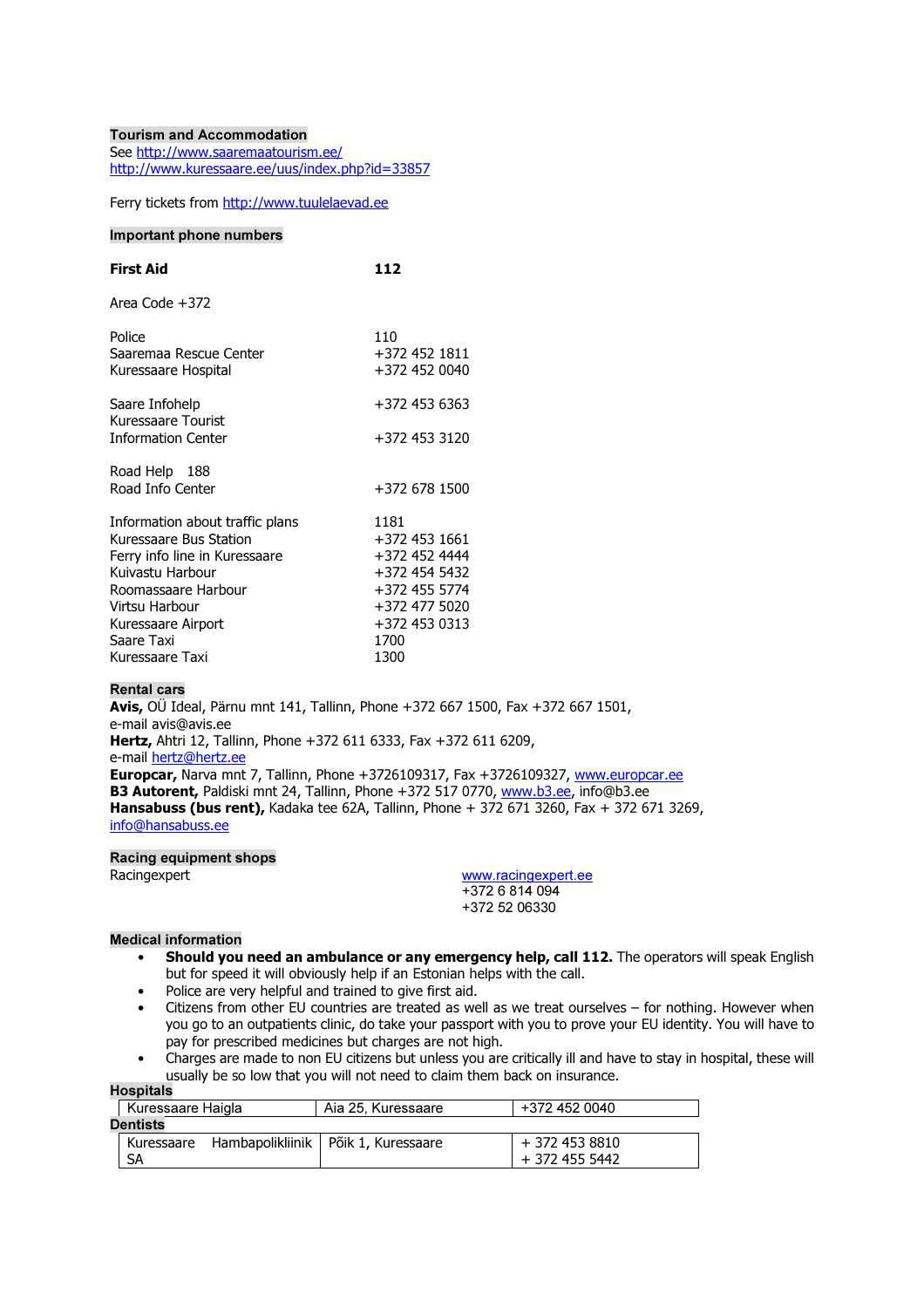| <b>Pharmacies</b> |                          |             |  |  |  |  |  |  |
|-------------------|--------------------------|-------------|--|--|--|--|--|--|
| Kuressaare apteek | Turu $2.1$<br>Kuressaare | 72 455 4549 |  |  |  |  |  |  |

## 7. Information for spectators. Rally related shows and activities.

## 7.1. Tickets

Tickets will be sold in Saare Selver Rally shop and on access roads to Special Stages. Prices: Wrist band (for all stages) 13 eur<br>Single stage ticket 5 eur Single stage ticket 5 eur 7.2. Rally Shop Rally Shop in Saare Selver will be open: 7.-8. October 11:00-20:00<br>
9. October 10:00-21:00 9. October 10:00-21:00 08:00-11:00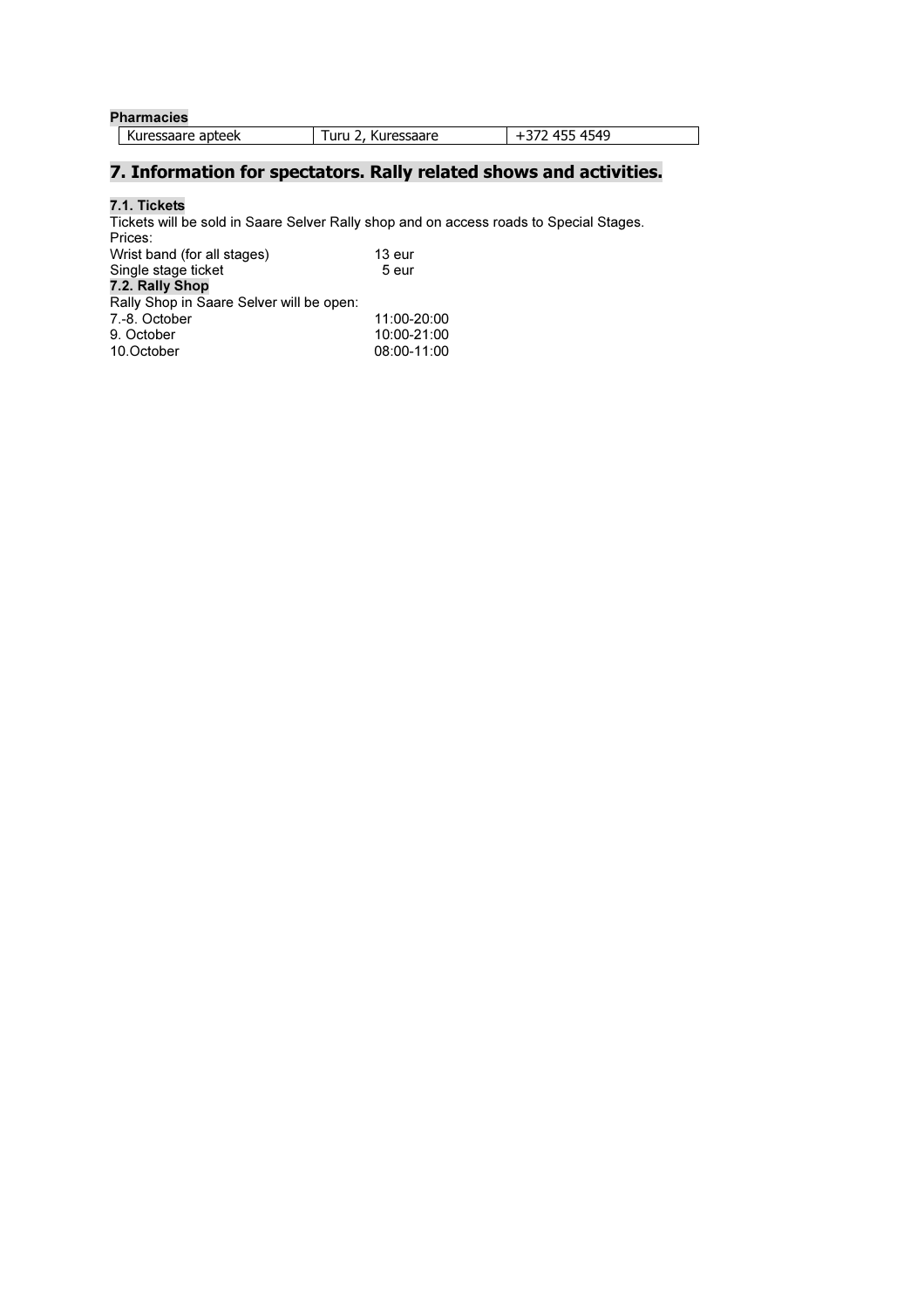## Service Park to TCO/Scrutineering

|                | <b>Service Park</b>                | <b>Oriküla</b>                       | <b>Distance</b> |            |                                                                                     |                                                                         |                          |
|----------------|------------------------------------|--------------------------------------|-----------------|------------|-------------------------------------------------------------------------------------|-------------------------------------------------------------------------|--------------------------|
|                |                                    | <b>Scrutineering/TC0 Tesman Auto</b> | <b>Distants</b> | 11,09      | km                                                                                  |                                                                         |                          |
| Total<br>Kokku | nce/<br>ants<br>Partial<br>vahemaa | <b>DIRECTION</b><br>Suund            |                 |            | <b>INFORMATION</b><br><b>NFORMATSIOON</b>                                           |                                                                         | Dist.to go<br>Dist.TC-ni |
|                | 0,00                               | HC<br>1                              | <b>SP</b>       |            |                                                                                     | GPS: N 58*18'44" E 22*19'54"                                            | 11,09                    |
| 2,44           | 2,44                               | $\overline{c}$                       | ⊽               |            |                                                                                     | Kuressaare 10<br>Kihelkonna 22                                          | 8,65                     |
| 9,15           | 6,71                               | 3                                    |                 |            |                                                                                     |                                                                         | 1,94                     |
| 9,33           | 0, 18                              | Ο<br>4                               |                 |            |                                                                                     |                                                                         | 1,76                     |
| 10,03          | 0,70                               | 5                                    |                 |            | Kesklinn 2<br>Kihelkonna mnt/Str                                                    |                                                                         | 1,06                     |
| 11,09          | 1,06                               | 6                                    |                 | $\sqrt{2}$ | $\mathbf{1}$<br>Tesman Auto<br>Säästumarket<br>$\overline{2}$<br>Kihelkonna mnt/Str | TC <sub>0</sub><br><b>Scrutineering</b><br>GPS: N 58*15'48" E 22*28'50" | 0,00                     |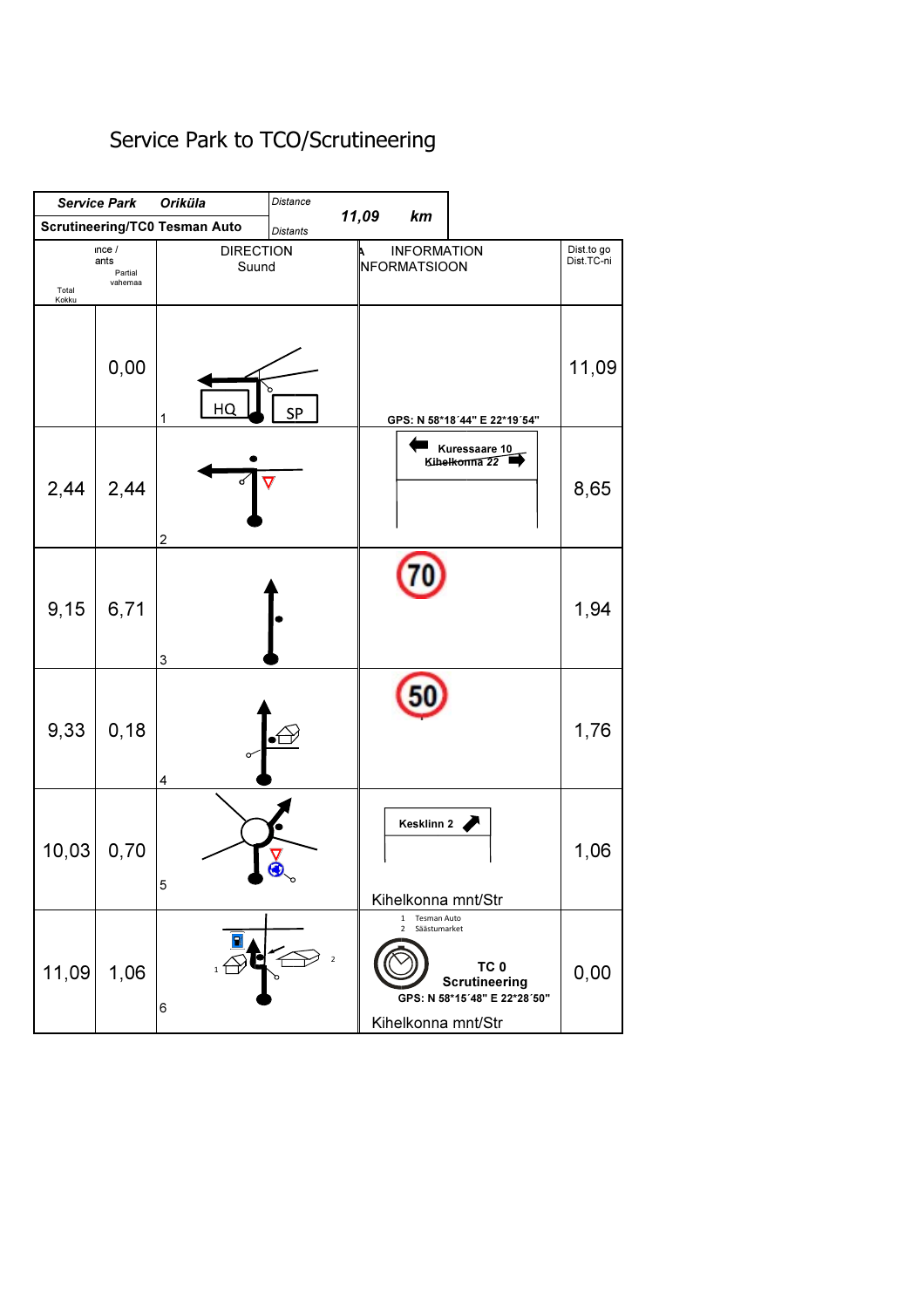## Service Park Oriküla Distance 19,77 km Remote Refuel Kihelkonna | Distants DIRECTION **INFORMATION** nce /<br>ants Dist.to go Dist.TC-ni NFORMATSIOON Suund Partial vahemaa Total Kokku 0,00 19,77 HQ 1  $\blacksquare$ Karujärve 7 <u>A<del>nij</del>ala 8</u> 4,73 4,73 15,04 2 Kihelkonna 13 Kuressaare 19 6,44 1,71 13,33 3 Lümanda 10 Kihelk<u>onna</u> 1 M<del>us</del>tjala 17 18,95 12,51 0,82  $\blacksquare$ 4 ● ● ● ● ● ● ● ● ■ ■ Mustjala mnt/Str Kihelkonna kalmistu  $\rightarrow$ Kihelkonna Päästekomando19,67 0,72 0,10 5 ● Brooti tn/Str 19,77 0,10 0,00  $\bigoplus$  Remote Refuel Zone 6 GPS: N 58\*21´49" E 22\*02´30"

## Service Park to Remote Refuel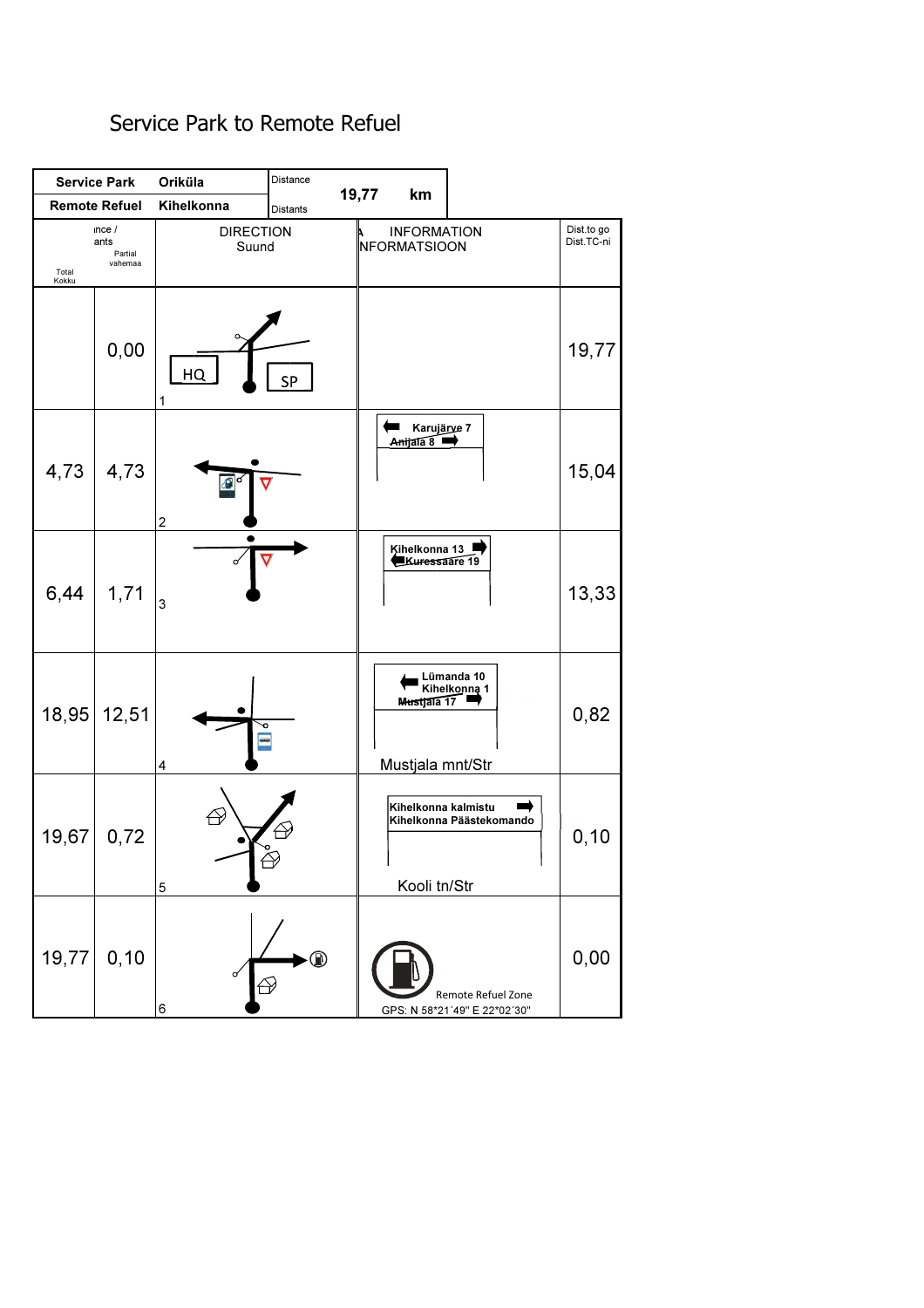## Scrutineering to Service Park

|                | <b>Scrutineering</b>               | <b>Tesman Auto</b>        | Distance<br><b>Distants</b> |       |                                    |                                                     |                          |
|----------------|------------------------------------|---------------------------|-----------------------------|-------|------------------------------------|-----------------------------------------------------|--------------------------|
|                | <b>Service Park</b>                | Oriküla                   |                             | 11,15 | km                                 |                                                     |                          |
| Total<br>Kokku | nce/<br>ants<br>Partial<br>vahemaa | <b>DIRECTION</b><br>Suund |                             |       | <b>INFORMATION</b><br>NFORMATSIOON |                                                     | Dist.to go<br>Dist.TC-ni |
|                | 0,00                               | $\overline{2}$<br>1       | $\mathbf 1$                 |       | 1 Tesman Auto<br>2 Säästumarket    | <b>SCRUTINEERNG</b><br>GPS: N 58*15'48" E 22*28'50" | 11,15                    |
| 0,93           | 0,93                               | 5.<br>$\overline{c}$      |                             |       |                                    | Veere 46<br>Saaremaa Sadam 29<br>Kihelkonna 30      | 10,22                    |
| 8,69           | 7,76                               | 3                         |                             |       | Karida                             |                                                     | 2,46                     |
| 11, 15         | 2,46                               | 4                         | SP                          |       |                                    | GPS: N 58*18'44" E 22*19'54"                        | 0,00                     |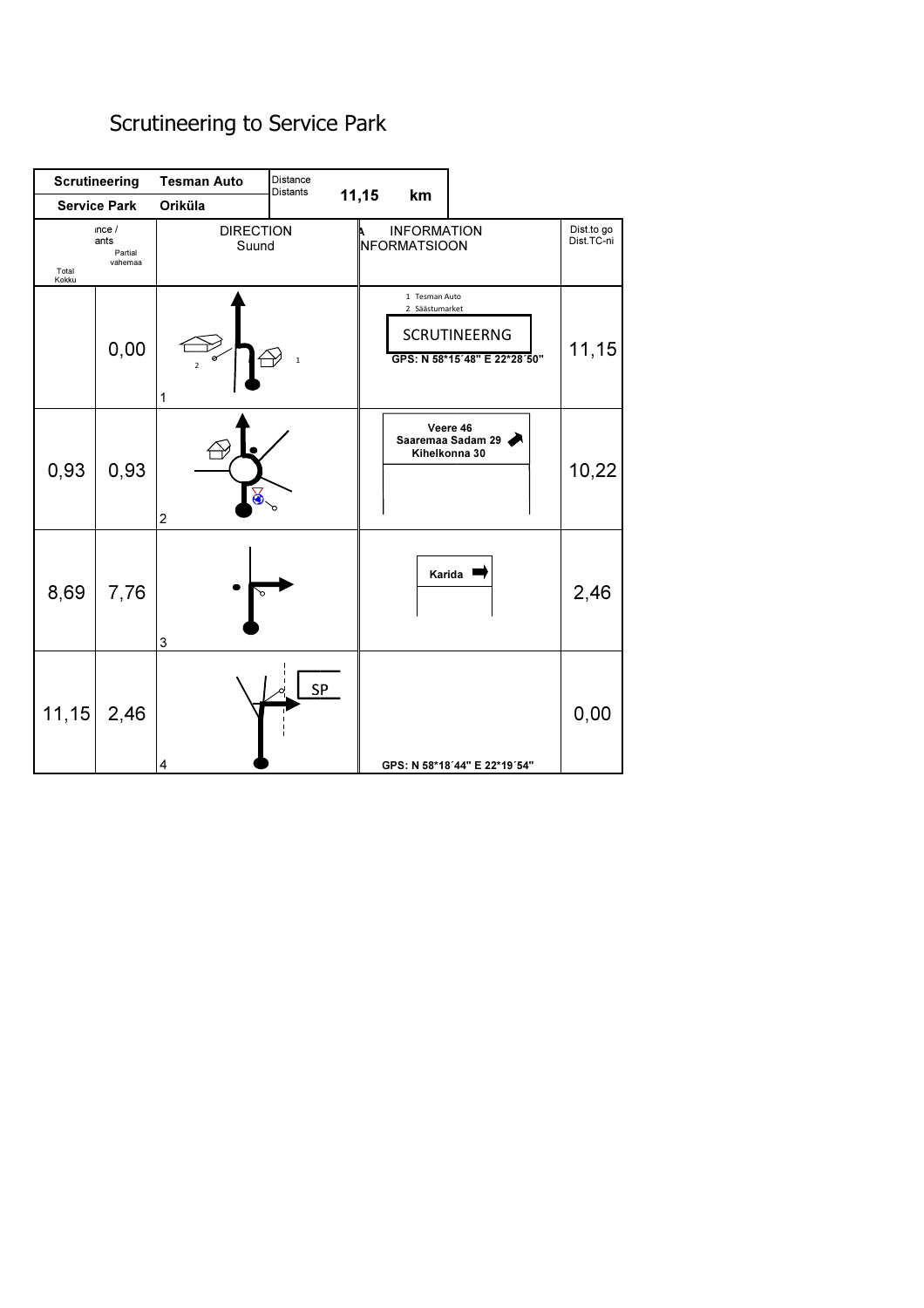## Service Park to TC12(PF)

|                | <b>Service Park</b>                | Oriküla                   | Distance<br>Distants |       |    |                                              |                          |
|----------------|------------------------------------|---------------------------|----------------------|-------|----|----------------------------------------------|--------------------------|
|                | <b>Parc Ferme</b>                  | Upa                       |                      | 16,17 | km |                                              |                          |
| Total<br>Kokku | nce/<br>ants<br>Partial<br>vahemaa | <b>DIRECTION</b><br>Suund |                      |       |    | <b>INFORMATION</b><br><b>INFORMATSIOON</b>   | Dist.to go<br>Dist.TC-ni |
|                | 0,00                               | HQ<br>$\mathbf{1}$        | SP                   |       |    | GPS: N 58*18'44" E 22*19'54"                 | 16,17                    |
| 2,44           | 2,44                               | ර<br>$\boldsymbol{2}$     | $\overline{\nabla}$  |       |    | ■ Kuressaare 10<br>Kihel <del>konna 22</del> | 13,73                    |
| 9,15           | 6,71                               | $\ensuremath{\mathsf{3}}$ |                      |       |    |                                              | 7,02                     |
| 9,33           | 0, 18                              | 4                         |                      |       |    |                                              | 6,84                     |
| 10,03          | 0,70                               | $\mathbf 5$               | $\lessapprox$<br>p   |       |    |                                              | 6,14                     |
| 11,56          | 1,53                               | 6                         | $\infty$             |       |    |                                              | 4,61                     |